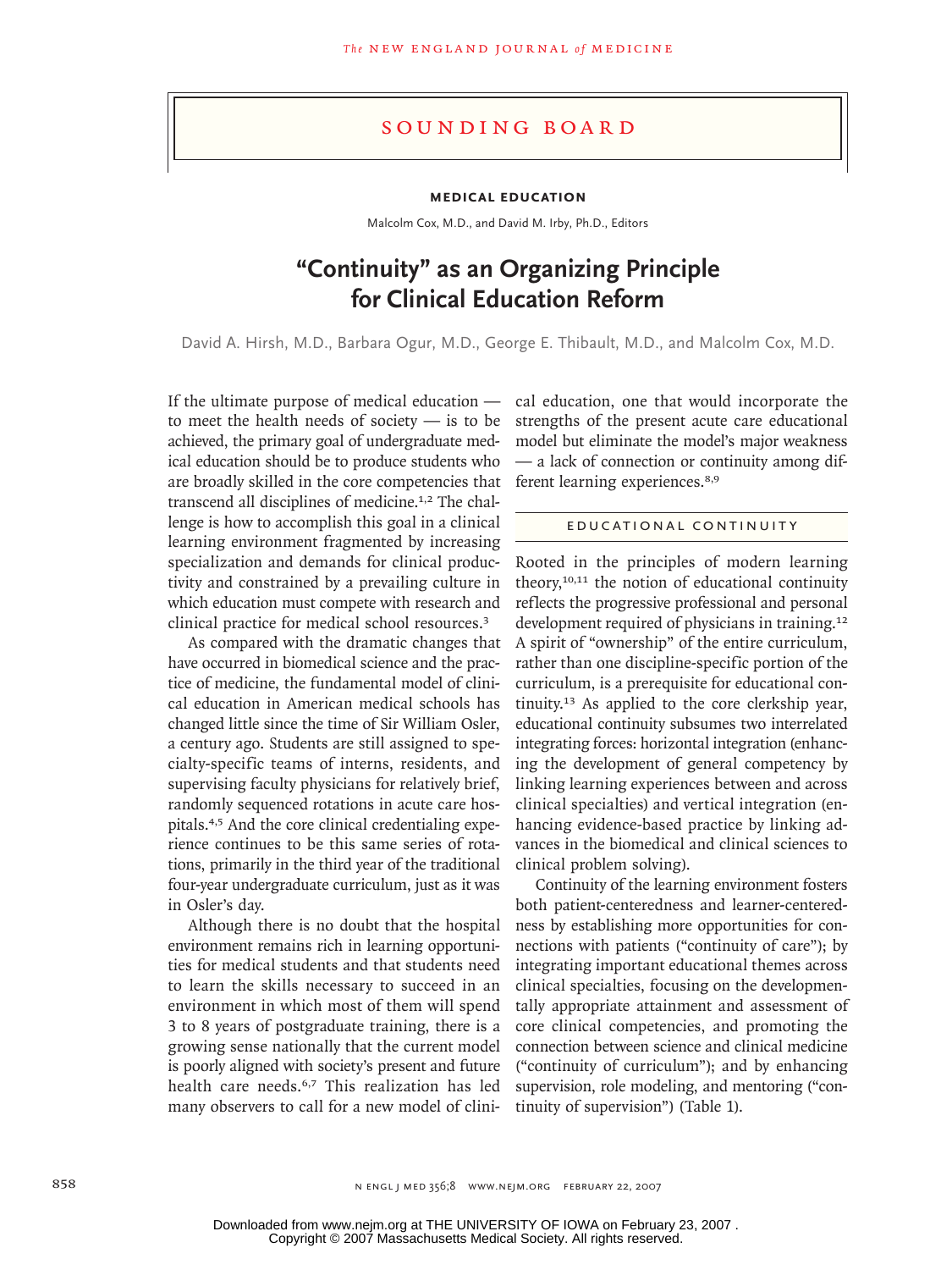## **Continuity of Care**

Throughout the history of the profession, the most powerful motivator for learning has been the sense of deep commitment to patients. Connecting the student's desire to serve with his or her desire to learn has strong support in learning theory and has been used effectively for many years in a wide variety of service learning programs in health-related disciplines. However, only rarely has service learning been part of the core clerkship experience itself.<sup>14</sup>

In order to anchor clinical learning in caregiving, students must have relevant involvement with patients at the site and time of initial medical decision making, ideally before the diagnosis is made, and be able to follow patients for the duration of an illness episode (and beyond), ideally across care venues. The critical thinking involved in making a diagnosis compels students to value history taking, physical examination, rational diagnostic testing, and differential diagnostic reasoning. By the same token, students should follow patients long enough to observe the course of the illness and the patient's experience of the illness, and they should witness the effects of their management decisions. Continuity of care also provides opportunities for teachers to custom-design patient enrollment to meet overarching educational goals and fine-tune cohorts of patients as the learning experience unfolds over time.

#### **Continuity of Curriculum**

To support the progression of a learner's values, attitudes, knowledge, and skills, each component of a curriculum should have a rational, considered relationship with all others. A developmentally progressive curriculum has three major aspects. First, there is a rational sequential order that facilitates learning, with certain types of knowledge and skills serving as the foundation for subsequent learning. Skills that are notably different, but equally complex, may still be most appropriately taught in a particular order. For example, knowledge of anatomy and pathophysiology facilitates the taking of a medical history. Second, more complex tasks should follow some degree of achievement in the performance of more simple but related tasks. Thus, one learns to construct a simple problem list before learning to develop a complicated differential diagnosis. Similarly, grappling with complex therapeutic decisions makes

| Learning through patient connection,<br>promote foundational knowledge<br>Learning in an integrated fashion to<br>Learning from close and serial con-<br>nection with the most able<br>caring, and advocacy<br>and clinical skills<br>educators<br>Goals<br>Curriculum<br>Supervision<br>Continuity<br>Care | Table 1. Goals and Expected Outcomes of Educational Continuity.                                                                                                                                                                                    |                                                                                                                                                                                                                       |                                                                                                                                                                                                 |
|-------------------------------------------------------------------------------------------------------------------------------------------------------------------------------------------------------------------------------------------------------------------------------------------------------------|----------------------------------------------------------------------------------------------------------------------------------------------------------------------------------------------------------------------------------------------------|-----------------------------------------------------------------------------------------------------------------------------------------------------------------------------------------------------------------------|-------------------------------------------------------------------------------------------------------------------------------------------------------------------------------------------------|
|                                                                                                                                                                                                                                                                                                             | Specific Objectives                                                                                                                                                                                                                                | <b>Operational Requirements</b>                                                                                                                                                                                       | Expected Outcomes                                                                                                                                                                               |
|                                                                                                                                                                                                                                                                                                             | time of initial medical decision making<br>and during the full course of illness<br>Custom-designed patient enrollment                                                                                                                             | Collaborative, interdisciplinary delivery<br>Involvement with patients at the site and $\;$ Longitudinal patient care experiences<br>Ability to identify, track, and follow<br>patients across care venues<br>of care | including chronic-disease management<br>Promotion of a full range of clinical skills,<br>Patient-centered health care<br>Enhanced professionalism                                               |
|                                                                                                                                                                                                                                                                                                             | Developmentally appropriate, competency- Continuous formative assessment<br>Application of biomedical science to clinical<br>Acquisition of relevant competencies in a<br>structured, developmental fashion<br>based assessment<br>problem solving | Interdisciplinary summative assessment<br>Interdisciplinary curriculum design and<br>"Horizontal" and "vertical" curriculum<br>management<br>and grading<br>integration                                               | Promotion of core doctoring skills, including<br>Learner-centered education and assessment<br>communication and clinical reasoning<br>Enhanced evidence-based practice and<br>lifelong learning |
|                                                                                                                                                                                                                                                                                                             | Community of learners, educators, and<br>caregivers engaged in a transparent<br>Faculty coaching, role modeling, and<br>dialogue about patient care and<br>medical science<br>mentorship                                                           | Protected time for teaching and faculty<br>Longitudinal student oversight and<br>development<br>assessment                                                                                                            | Promotion of medical colleagueship and<br>Interprofessional understanding and<br>Enhanced pedagogy and learning<br>interdisciplinary values<br>collaboration                                    |

n engl j med 356;8 www.nejm.org february 22, 2007 859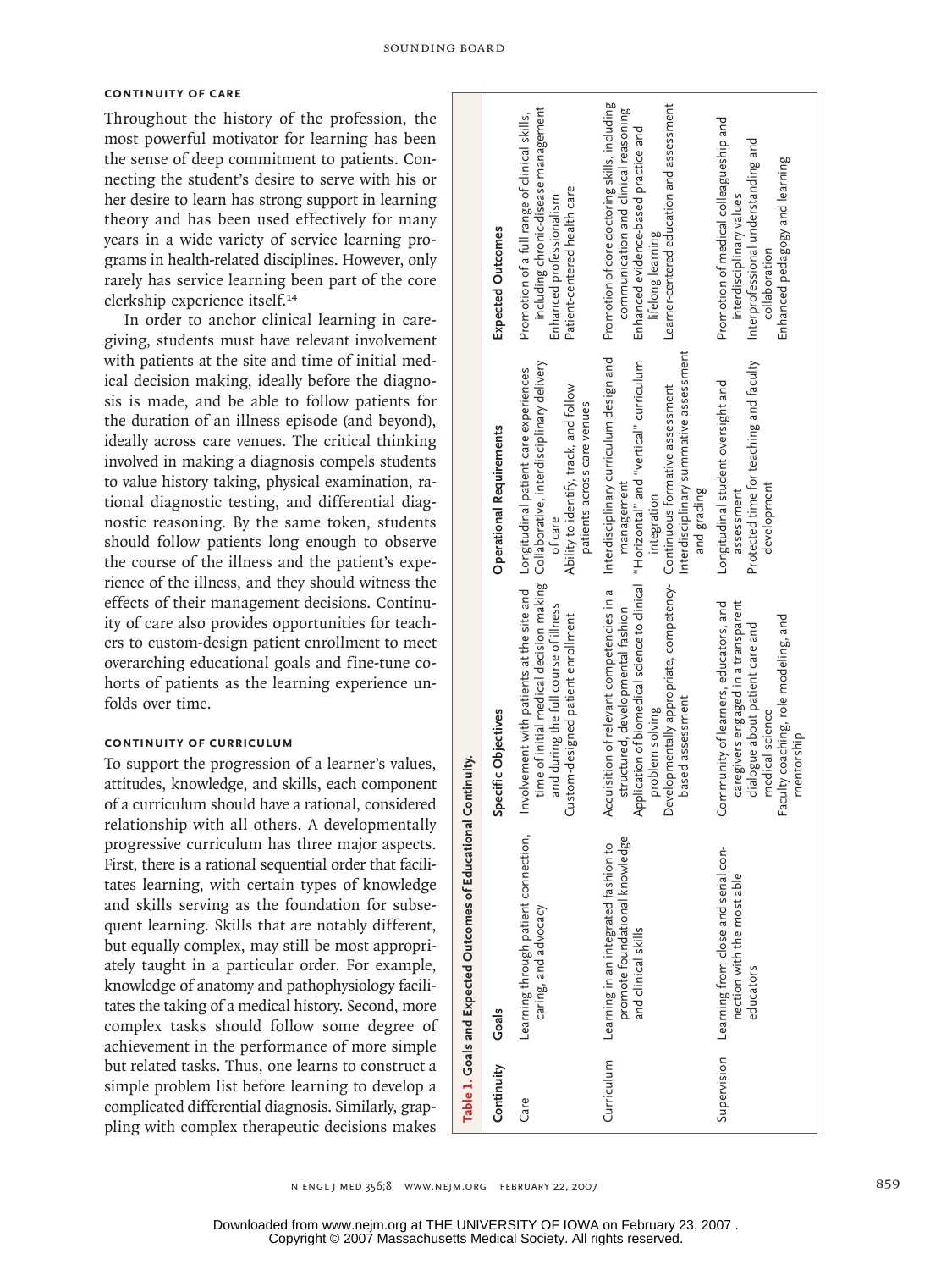little sense for a student who has yet to master rudimentary diagnostic decision making. Third, the curriculum should be implemented in a learner-centered manner, such that a given student's learning is tailored to his or her particular evolving (i.e., developmentally appropriate) needs.

Optimally, the core clinical clerkship curriculum should be designed to emphasize themes central to doctoring (professionalism, communication, and teamwork) and continuing scientific literacy (evidence-based decision making). It should ensure the exposure of students to a predefined set of clinical syndromes and diseases, thereby promoting both context-specific clinical reasoning and the acquisition of cross-disciplinary competencies. It should consolidate and expand fundamental insights into the mechanisms of disease in individual patients and populations. And it should assess particular knowledge, skills, and attitudes at times most suited to ascertain competence and ensure developmental progression. Diverse and repeated formative assessments of student performance are also important. Especially when embedded in integrated educational programs, multimethod assessment enhances both the evaluation process itself and the students' learning trajectory.<sup>15</sup>

All these requirements are greatly facilitated by collaborative, interdisciplinary ownership of the clinical curriculum. Collaboration across clinical departments ensures a horizontally integrated curriculum, with an emphasis on core competency development. Likewise, collaboration between clinical and basic science departments (vertical integration) ensures that the core clinical clerkship experience is built on and deliberately connected to the basic biomedical and epidemiologic sciences, thereby promoting continuing scientific literacy. In sum, interdisciplinary governance provides a platform for promoting general competencies; exploring the pertinence of basic, translational, and clinical science to medical practice; and incorporating all manner of biomedical scientists into the clinical learning environment itself.

## **Continuity of Supervision**

Establishing connections between faculty, other caregivers, and students and among faculty across disciplines is critical to forming a productive learning community.16 Students and longitudinal preceptors share the professional intimacy of dual responsibility for patient care. Such relationships,

in which faculty members have personal responsibility for overseeing their own students, provide students with the emotional comfort to take intellectual risks in their learning. At the same time, trusting relationships and shared goals foster coaching, promote effective feedback, and enhance clinical performance.

At a minimum, clerkship directors and clinical teachers should collaborate across disciplines to design, implement, and oversee the entire clerkship year and should have joint responsibility with inpatient attending physicians and continuity preceptors for student supervision, mentoring, and assessment. Because of their particular effectiveness in teaching the fundamentals of clinical reasoning and the psychosocial aspects of care, experienced clinician–educators ("master clinicians") rather than inexperienced faculty or residents should have the most prominent educational and supervisory roles.17,18

## BARRIERS TO EDUCATIONAL **CONTINUITY**

Although the concept of educational continuity provides a powerful organizing principle for clinical education reform, the barriers to changing the manner in which the traditional core clinical clerkship experience is organized should not be underestimated (Table 2). Promoting innovation on the basis of either educational theory or nascent outcomes data alone will require visionary leadership, innovative resource management, and careful attention to learning, cultural, and regulatory issues.

Relatively few academic medical centers can easily deliver meaningful experiences in continuity of care. In most such centers, investment in ambulatory care facilities is insufficient to match the care needs of patients, let alone support learning. And although investments in information technology are increasing, with few exceptions, patient information systems and mechanisms to identify, track, and follow patients across sites of care remain rudimentary. For the most part, care is delivered in a discipline-specific fashion, and although all academic medical centers aspire to be truly patient-centric organizations, few of them actually meet this goal.

Achieving the full potential of integration will not be easy. Departmental boundaries are notoriously difficult to breach, and coordinating teach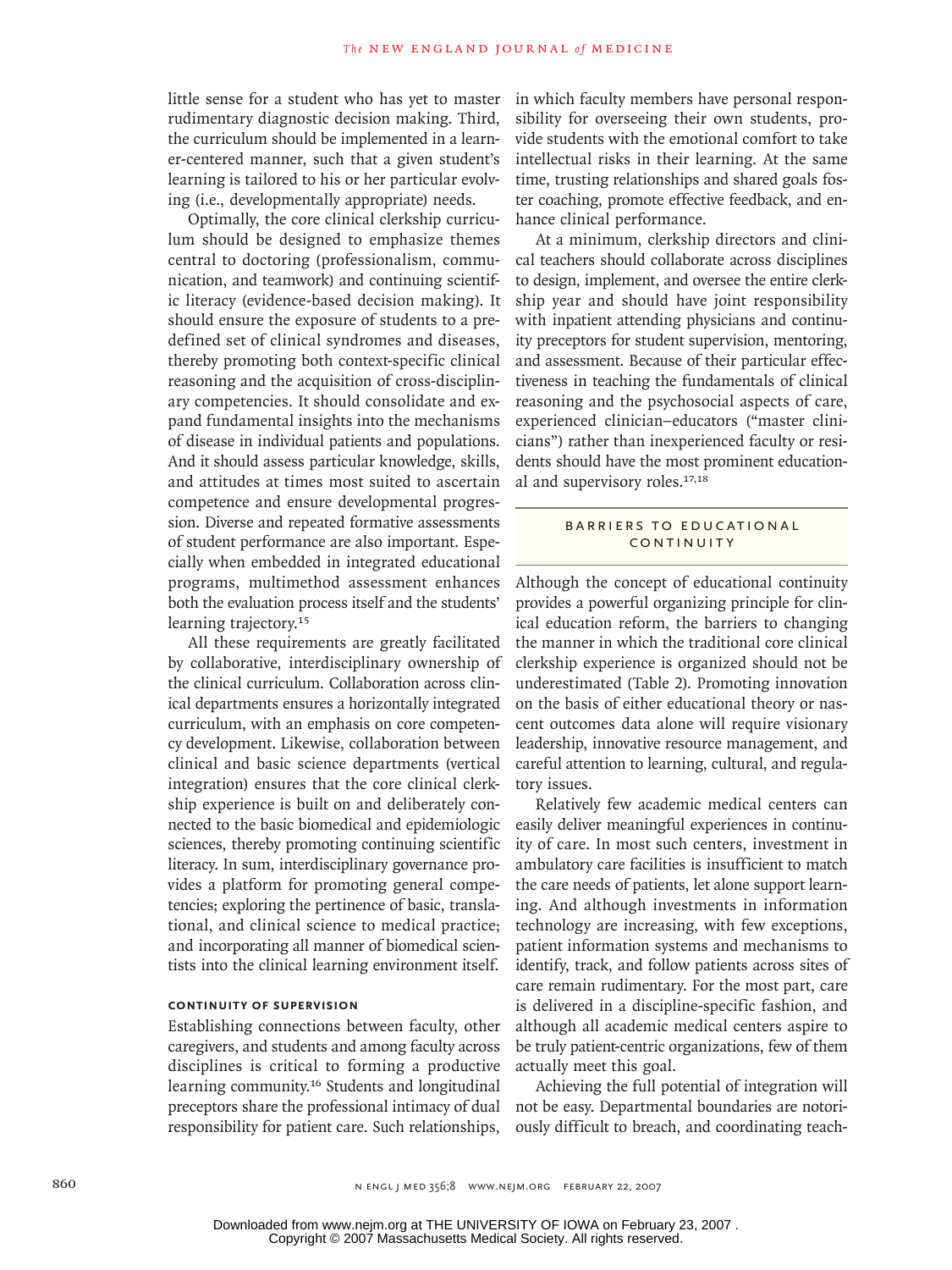ing time across clerkships and between basic science and clinical departments will be challenging. Reaching agreement on learning objectives, curriculum content and delivery methods, and common assessment and grading systems will be possible only with clearly delineated objectives and willingness to compromise. At first sight, planning, start-up, and ongoing administrative costs — including student and faculty scheduling across departments and departmental teaching effort and funds-flow analyses — may appear to be prohibitive, especially in the absence of mission-based budgeting. New curricular models must take into account already established local, state, and national standards, and regulatory relief will have to be obtained from the appropriate accrediting and licensing bodies.

The barriers to effective supervision and mentoring are diverse. In the absence of missionbased budgeting, the cost of incremental faculty teaching and supervision — including both new responsibilities and some of those currently assumed by residents — may appear to be prohibitive. Teaching time and faculty availability are limited by demands for increased clinical and research productivity. Regardless of cost and availability, freeing faculty for more extensive educational responsibilities will be difficult as long as educational effort and excellence continue to be undervalued in academic advancement. Perhaps most important, not all clinicians have the requisite background or skills to incorporate innovations in basic science or evidence-based practice into their teaching, and not all basic scientists are comfortable with participatory teaching in a clinical environment. Finally, the relative lack of well-validated interdisciplinary teaching models and competency-based evaluation instruments may have a negative effect on teaching and assessment.

#### new model s of clinic al clerkships

Promoting educational continuity is complicated by the traditional division of the core clinical clerkship experience into a disconnected series of independently governed, discipline-specific, randomly ordered, sequential blocks (Fig. 1A), each characterized by largely ad hoc patient assignments and poorly coordinated learning objectives. To provide opportunities for a more collective ap-

| Table 2. Potential Barriers to Educational Continuity. |                                                                                                                                                                                                                             |  |
|--------------------------------------------------------|-----------------------------------------------------------------------------------------------------------------------------------------------------------------------------------------------------------------------------|--|
| Continuity                                             | <b>Barriers</b>                                                                                                                                                                                                             |  |
| Care                                                   | Underinvestment in ambulatory care infrastructure<br>Underinvestment in information technology infrastructure<br>Traditional academic medical center organization and culture                                               |  |
| Curriculum                                             | Departmental boundaries and culture<br>Lack of agreement on educational and assessment strategies<br>Administrative costs<br>Inflexible accreditation and other regulatory standards                                        |  |
| Supervision                                            | Incremental faculty teaching effort<br>Lack of recognition and academic advancement<br>Narrowness of faculty expertise<br>Lack of interdisciplinary teaching models<br>Insufficient competency-based evaluation instruments |  |

proach to curriculum design and management and to better deal with so-called orphan topics, medical schools have begun to assume more centralized control of the clerkship year. Over the past decade, this shift in governance has allowed for the development of a variety of new models of clinical clerkships, many of which have incorporated elements of educational continuity into the overall learning experience.

Some schools have developed interdisciplinary "intersessions" or "interclerkships" (courses, generally of about a week's duration, interposed between sequential clerkships) (Fig. 1B) 19 and longitudinal "themes" or "threads" (courses that link similar content between clerkships) (Fig. 1C).<sup>20</sup> Both models provide opportunities for interdisciplinary curriculum design and management. However, short of major curricular revisions (such as consolidating core clerkship objectives or extending the duration of the overall experience), time limitations curtail the ability of either approach to reach its full potential.

Many of these new clerkship experiences have used small-group, problem-based learning, which although a natural locus for interdisciplinary teaching,21 had not previously been used in the clinical curriculum as commonly as in the preclinical curriculum.22 In England, at the University of Manchester, modules of thematically organized, problem-based material are now being taught alongside traditional discipline-specific "attachments" (clerkships).<sup>23</sup> Semistructured interviews of Manchester graduates have indicated significant gains in dealing with clinical uncertainty, knowing their personal limits, and asking for help when these limits are exceeded.<sup>24</sup>

A variant of problem-based learning has been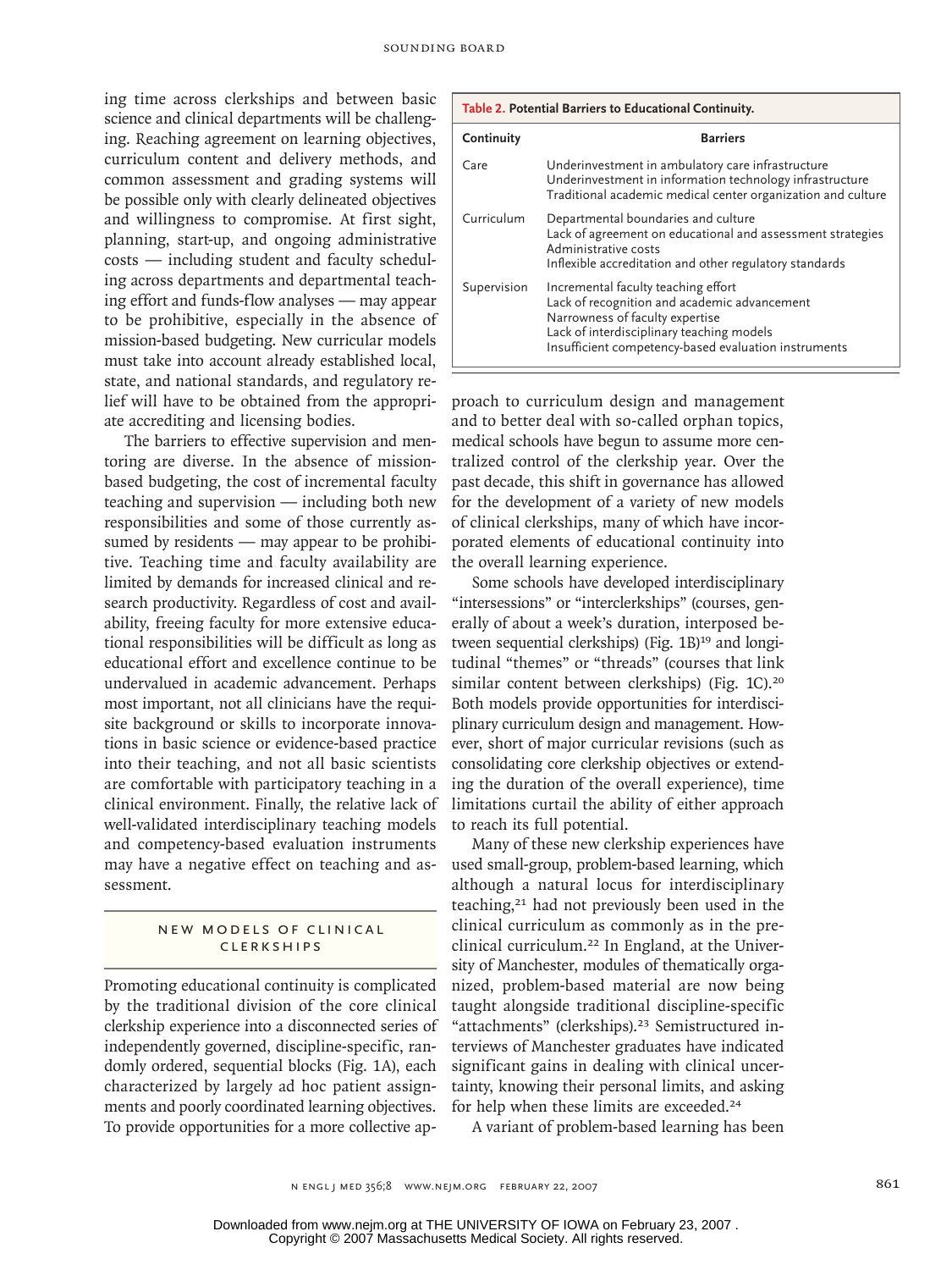

used at the University of Dundee in Scotland to integrate content across the entire curriculum.<sup>25</sup> Task-based learning uses the clinical experience itself, rather than "paper" cases, to generate examples of a series of predetermined tasks, with the students themselves responsible for finding opportunities to explore these tasks as they move through a discipline-specific, sequential curriculum. Task-based learning is credited with enhancing the transfer of basic science knowledge to the clinical years as well as providing an opportunity for integration of core content across clinical disciplines without the need to create interdisciplinary teaching teams.<sup>26</sup>

#### **Figure 1. Clerkship Organization.**

el, with specialties represented by different colors. For simplicity, only four of the six traditional core clerkship specialties (internal medicine, obstetrics and gynecology, neurology, pediatrics, psychiatry, and surgery) are shown. Surgery generally includes formal exposure to anesthesiology. Many schools now include family and community medicine in the core clerkship experience as well; a smaller number also include emergency medicine and radiology. The models are named for their dominant organizational characteristic (sequential, longitudinal, or mixed). Interdisciplinary curricular governance and longitudinal care experiences greatly enhance educational continuity. Panel A represents the traditional clerkship year, a randomly sequenced series of discipline-specific, inpatient block rotations. This organization is not conducive to continuity of care or supervision and allows for only limited curricular continuity. "Intersession" courses (gray bars) between two or more discipline-specific blocks provide the opportunity for interdisciplinary teaching of selected core competencies or other material (Panel B). Core material can also be presented as longitudinal "themes" or "threads" bridging two or more discipline-specific clerkships (Panel C). The sequential model in Panel D, in which two related discipline-specific blocks are combined, offers opportunities for interdisciplinary patient care experiences in the particular disciplines involved. Panels E and F represent relatively common variants of the traditional clerkship model: the addition of an ambulatory care experience to the still dominant sequential, inpatient model. Ambulatory care experiences can be structured as discrete blocks (Panel E, darker shades in the first and third blocks) or in a longitudinal fashion (Panel F, purple block) and may be organized by one or more disciplines. Panel G illustrates an as-yet-untried model for retaining discipline-specific immersion experiences and continuity by alternating inpatient experiences with recurring outpatient rotations (purple block); this may be a way of introducing experiences in continuity of care without resorting to a strictly longitudinal curriculum structure. Panel H is one of many potential mixed models in which discipline-specific sequential clerkships are retained (with their time allotment reduced), and educational continuity is provided by longitudinal ambulatory care experiences, longitudinal mentoring and assessment, and a longitudinal interdisciplinary curriculum. In Panel I, the clerkships are organized in a parallel rather than sequential fashion. For example, each week of the clerkship year might contain experiences in all (or most) of the traditional disciplines. In this model, students follow patients longitudinally across some or all care venues (including across disciplines), and the members of the faculty assume collective ownership of the entire clerkship experience.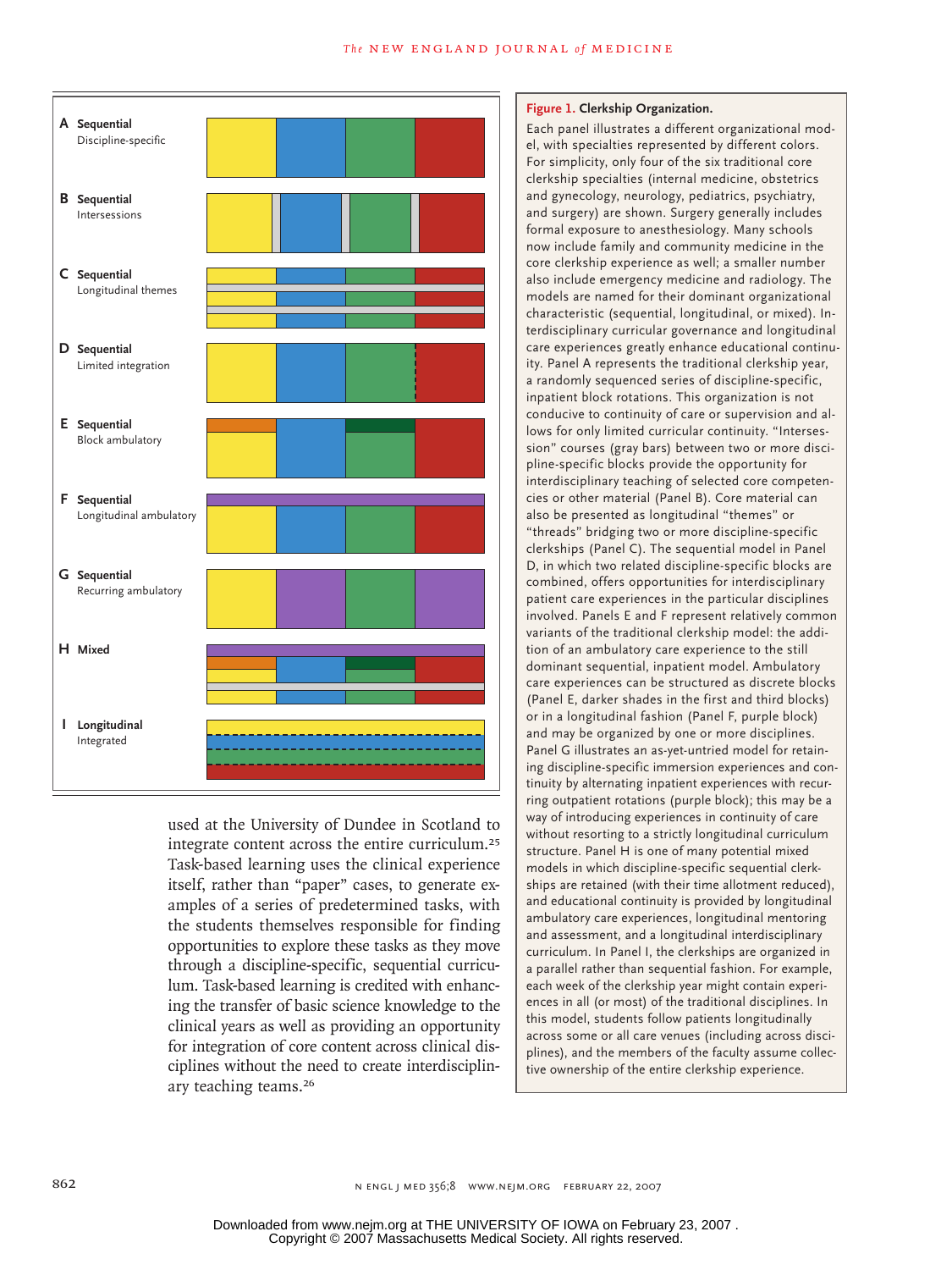Where curricular content sufficiently overlaps disciplines (neurology and psychiatry or obstetrics and neonatology, for example), the opportunity exists to integrate clerkships more fully across disciplinary lines (Fig. 1D). However, although there are examples of integration in which related clerkships have been grouped together for administrative or scheduling purposes, multidisciplinary governance and joint teaching have been attempted only infrequently and have proved difficult to sustain in a subspecialty-dominant practice environment.27-29

Ambulatory care clerkships are another potential locus for interdisciplinary design and management. In recent years, block or longitudinal ambulatory care clerkships (Fig. 1E and 1F, respectively) — individually or collectively organized by departments of family medicine, general internal medicine, and general pediatrics — have become relatively common components of the core clerkship year.30-34 Although single or isolated block experiences are an appropriate forum for the follow-up of time-limited disorders, they provide little opportunity for exposure to chronic disease management, a major required competency in the modern practice environment.

Students appear to benefit from longitudinal ambulatory care experiences by developing more effective relationships with patients, gaining insight into the psychosocial aspects of care, and understanding the longitudinal management of chronic illness.35 However, this potential is often degraded by competing inpatient responsibilities and patient-scheduling problems. Recurring ambulatory-block rotations devoted exclusively to generalist community practice, alternating with discipline-specific inpatient blocks (Fig. 1G), might provide an effective solution. Combining both departmentally based and interdisciplinary governance models, this intriguing approach recently suggested to promote continuity in internal medicine residency education $36$  — has yet to be tested. Applied to undergraduate education, however, it would probably require substantial lengthening of the traditional clerkship year.

Many permutations of these basic models are possible. Any substantial combination of sequential and longitudinal experiences — so-called mixed models — would allow for some degree of both discipline-specific immersion and educational continuity (Fig. 1H). In a pilot program at Case Western Reserve University in Cleveland, for example, time was equally divided between traditional, discipline-specific inpatient rotations and ambulatory settings, with ambulatory training being provided in specialty clinics and a yearlong continuity experience in one of the generalist disciplines.37 Weekly tutorials and seminars, organized as longitudinal themes and provided by a constant group of faculty mentors, served to bridge individual specialty-specific experiences. Grade distributions in core clerkships were similar, except in psychiatry, in which students in the integrated track achieved significantly higher scores than did students in the traditional curriculum. They also performed better on a generalist Objective Structured Clinical Examination but had a lower mean score on the National Board of Medical Examiners' internal-medicine "shelf" exam. A majority of students reported that they would choose the integrated third year again and would recommend it to others. Similar approaches are being tested at several teaching hospitals associated with Harvard Medical School and the University of California, San Francisco, as part of school-wide efforts on medical education reform.

Longitudinal organization of most or all specialties that are commonly represented in the core clerkships (Fig. 1I) is an emerging but still uncommon model. Motivated by the need for graduates who are interested in practicing in medically underserved areas, some schools have created clerkships that place students in longitudinal ambulatory care experiences — including primary care and multidisciplinary group practices — for a significant portion of their clinical training. When measured against regional workforce goals, these programs have been judged to be quite successful.38-43 Students in these variously integrated longitudinal clerkships have performed as well as their more traditionally trained counterparts on local and national examinations of clinical competence.44-46

Other schools are testing the feasibility of multidisciplinary, cross-site longitudinal integration without emphasizing primary care or attempting to steer students toward the generalist disciplines. In a pilot project at Harvard Medical School and the Cambridge Health Alliance in Cambridge, Massachusetts, students spend the entire third year learning from serial contact with a carefully selected cohort of patients recruited from their preceptors' practices in internal medicine, pediatrics, psychiatry, neurology, and ob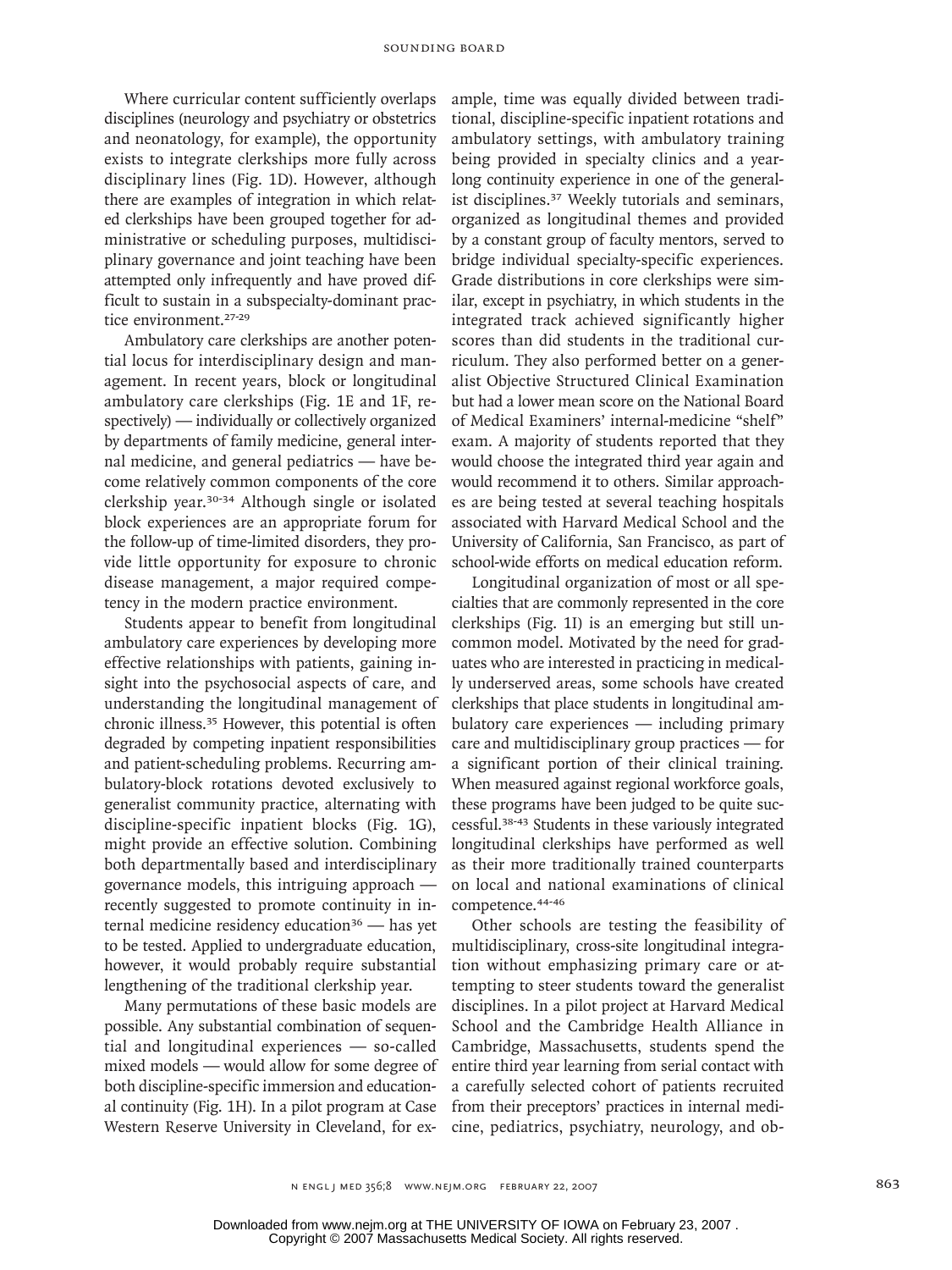stetrics and gynecology.47 Each patient is followed across all venues of care, including outpatient specialty and subspecialty clinics, the inpatient setting, and rehabilitative, nursing home, and home care. Special arrangements facilitate exposure to patients in the emergency department and a full spectrum of general surgical care. Weekly case-based tutorials on fundamental topics that seek to integrate basic and clinical science, simulation exercises, electronic records, and mentored educational portfolios further emphasize the interdisciplinary and personalized nature of the curriculum.48,49

Outcomes data have been encouraging, although the population of participating students is as yet small.<sup>50</sup> Students see patients far more frequently before a diagnosis is made and after discharge from the hospital and are supervised by experienced faculty, rather than residents, to a much greater extent. In tests of knowledge and clinical skills, these students perform as well as or better than their more traditionally trained counterparts. At the same time, clinical preceptors and tutorial facilitators are enthusiastic about teaching, some for the first time after many years of frustration.

#### conclusions

Only time will tell whether any of these new clerkship models will have enduring value or whether yet others will need to emerge. Whatever the model, the clinical environment must be made more receptive to professional development, and learning must be embedded in caring for patients. Just as patient-centeredness and improvements in health care quality are becoming the overarching metrics of the health care delivery system, so too should learner-centeredness and improvements in educational quality become the proximate metrics of the medical education system.

The concept of educational continuity — driven by collaborative, interdisciplinary governance — provides a sufficiently broad framework to accommodate the development and evaluation of a wide variety of new models of clinical education. Any model of clinical education that emphasizes the complex cross-disciplinary skills of doctoring rather than preparing students solely for discipline-specific inpatient practice will present substantial financial, organizational, and cultural difficulties,51,52 but the American public deserves

a health care system second to none.53 Medical education reform is one important means to this end.

Although considerable heterogeneity of clinical education is ultimately likely, and even desirable, the essential features of a new paradigm for the 21st century must include a substantive rethinking of the relationships among patients, students, and teachers and most especially the environment in which this relationship either prospers or falters. An emphasis on continuity of care, curriculum, and supervision provides a solid foundation for maintaining and enhancing an even more fundamental continuity: the continuity of idealism. Students enter medical school highly idealistic, with core values of altruism, empathy, humanism, and service. However, despite being cornerstones of professionalism, values such as excellence in communication, cultural competence, and attention to social justice, actually erode during training.54,55

Attention to educational continuity has the potential to forestall such erosion. Continuity of care provides students with relevant, extended, and serial contact with patients, physician preceptors, and other health care professionals. The goals of students and patients are aligned, and students become natural advocates for their patients' interests and needs. Continuity of curriculum creates space for self-reflective practice, conceptual integration, and critical thinking, without which learning becomes task-based and heuristic. As students wrestle with complex professional issues, a cohesive curriculum provides both a conceptual framework and a practical forum for explicit learning and development. Meaningful clinical experiences and continuity of supervision support students' ability to know all they can about their patients and their conditions, from the basic science underlying the pathophysiology to the family and community in which the patient lives. Continuity of supervision also provides the luxury of intergenerational, iterative dialogue grounded in practice about values, professionalism, and lifelong learning. In this way, the entire learning community nurtures and maintains a spirit of idealism — idealism that will surely be translated into enhanced learning, greater patient satisfaction, and more efficient and effective medical care.

No potential conflict of interest relevant to this article was reported.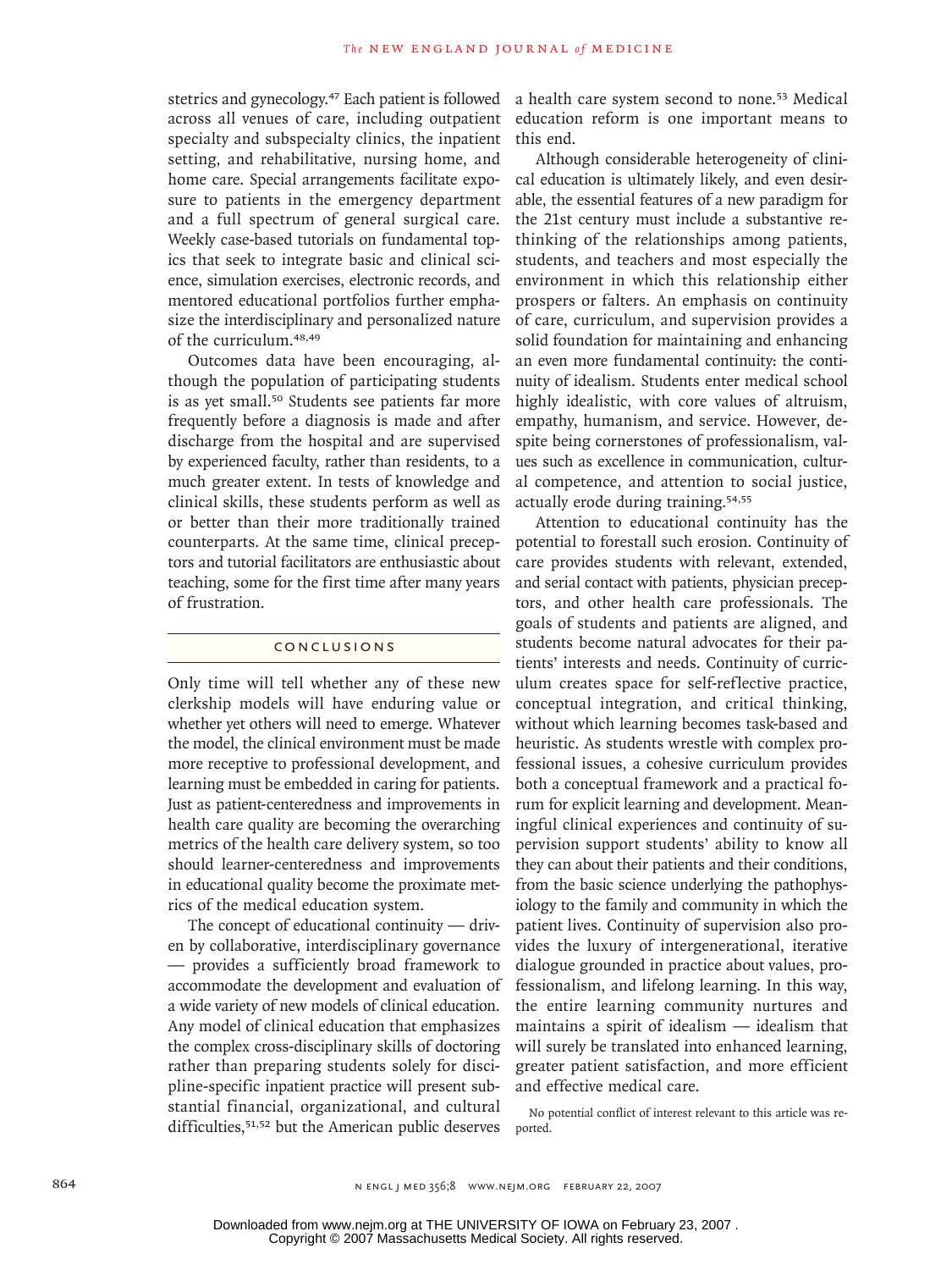From Cambridge Hospital, Cambridge, MA (D.A.H., B.O.); Harvard Medical School Boston (D.A.H., B.O., G.E.T., M.C.); and the Veterans Health Administration, Washington, DC (M.C.).

1. Tomorrow's doctors. London: General Medical Council, 2003.

Educating doctors to provide high quality medical care: **2.** a vision for medical education in the United States. Washington, DC: Association of American Medical Colleges, July 2004.

Watson RT. Rediscovering the medical school. Acad Med **3.** 2003;78:659-65.

Christakis NA. The similarity and frequency of proposals to **4.** reform US medical education: constant concerns. JAMA 1995; 274:706-11.

Whitcomb ME. Redesigning clinical education: a major chal-**5.** lenge for academic health centers. Acad Med 2005;80:615-6.

Ludmerer KM. Time to heal: American medical education **6.** from the turn of the century to the era of managed care. New York: Oxford University Press, 1999.

Greiner AC, Knebel E, eds. Health professions education: **7.** a bridge to quality. Washington, DC: National Academies Press, 2003.

Christakis DA, Feudtner C. Temporary matters: the ethical **8.** consequences of transient social relationships in medical training. JAMA 1997;278:739-43.

Glick TH, Moore GT. Time to learn: the outlook for renewal **9.** of patient-centred education in the digital age. Med Educ 2001; 35:505-9.

10. Bransford JD, Brown AL, Cocking RR, Donovan MS, Pellegrino JW, eds. How people learn: brain, mind, experience, and school. Expanded ed. Washington, DC: National Academy Press, 2000. 11. Norman G. Research in clinical reasoning: past history and current trends. Med Educ 2005;39:418-27.

12. Armstrong E, Parsa-Parsi R. How can physician's learning styles drive educational planning? Acad Med 2005;80:680-4.

13. Armstrong EG, Mackey M, Spear SJ. Medical education as a process management problem. Acad Med 2004;79:721-8.

Elam CL, Sauer MJ, Stratton TD, Skelton J, Crocker D, Musick **14.** DW. Service learning in the medical curriculum: developing and evaluating an elective experience. Teach Learn Med 2003;15:194- 203.

15. van der Vleuten CPM, Schuwirth LWT. Assessing professional competence: from methods to programmes. Med Educ 2005;39: 309-13.

16. Kenny NP, Mann KV, MacLeod H. Role modeling in physicians' professional formation: reconsidering an essential but untapped educational strategy. Acad Med 2003;78:1203-10.

Fishbein RH. Professionalism and the 'master clinician' — **17.** an early learning experience. J Eval Clin Pract 2000;6:241-3.

18. Beckman TJ. Lessons learned from a peer review of bedside teaching. Acad Med 2004;79:343-6.

19. Fenton C, Loeser H, Cooke M. Intersessions: covering the bases in the clinical year. Acad Med 2002;77:1159.

Magrane D, Ephgrave K, Jacobs MD, Rusch R. Weaving wom-**20.** en's health across clinical clerkships. Acad Med 2000;75:1066-70. Wood DF. Problem-based learning. BMJ 2003;326:328-30. **21.**

Foley RP, Polson A, Vance JM. Review of the literature on PBL **22.**

in the clinical setting. Teach Learn Med 1997;9:4-9.

23. O'Neill PA, Morris J, Baxter C-M. Evaluation of an integrated curriculum using problem-based learning in a clinical environment: the Manchester experience. Med Educ 2000;34:222-30.

O'Neill PA, Jones A, Willis SC, McArdle PJ. Does a new under-**24.** graduate curriculum based on Tomorrow's Doctors prepare house officers better for their first post? A qualitative study of the views of pre-registration house officers using critical incidents. Med Educ 2003;37:1100-8.

Harden RM, Crosby F, Davis MH, Howie PW, Struthers AD. **25.** Task-based learning: the answer to integration and problembased learning in the clinical years. Med Educ 2000;34:391-7.

**26.** Davis MH, Harden RM. Planning and implementing an undergraduate medical curriculum: the lessons learned. Med Teach 2003;25:596-608.

27. Speer AJ, Stagnaro-Green A, Elnicki DM. Interdisciplinary clerkships: educational models of the future? Am J Med 1995; 99:451-3.

Roberts LW, Franchini G, Fielder K. An integrated psychiatry-**28.** neurology clerkship within a problem-based learning curriculum. Acad Med 1997;72:423-4.

The education of medical students: ten stories of curriculum **29.** change. New York: Milbank Memorial Fund, Association of American Medical Colleges, 2000:92-114.

**30.** Irby DM. Teaching and learning in ambulatory care setting: a thematic review of the literature. Acad Med 1995;70:898-931.

**31.** Hunt CE, Kallenberg GA, Whitcomb ME. Trends in clinical education of medical students: implications for pediatrics. Arch Pediatr Adolesc Med 1999;153:297-302.

**32.** Peters AS, Feins A, Rubin R, Seward S, Schnaidt K, Fletcher RH. The longitudinal primary care clerkship at Harvard Medical School. Acad Med 2001;76:484-8.

33. Carney PA, Pipas CF, Eliassen MS, et al. An analysis of students' clinical experiences in an integrated primary care clerkship. Acad Med 2002;77:681-7.

34. Pipas CF, Peltier DA, Fall LH, et al. Collaborating to integrate curriculum in primary care medical education: successes and challenges from three US medical schools. Fam Med 2004; 36:Suppl:S126-S132.

**35.** Ogrinc G, Mutha S, Irby DM. Evidence for longitudinal ambulatory care rotations: a review of the literature. Acad Med 2002; 77:688-93.

36. Weinberger SE, Smith LG, Collier VU. Redesigning training for internal medicine. Ann Intern Med 2006;144:927-33.

**37.** Lewin LO, Papp KK, Hodder SL, et al. Performance of thirdyear primary-care-track students in an integrated curriculum at Case Western Reserve University. Acad Med 1999;74:Suppl:S82- S89.

38. Verby JE, Newell JP, Andresen SA, Swentko WM. Changing the medical school curriculum to improve patient access to primary care. JAMA 1991;266:110-3.

Hansen LA, Talley RC. South Dakota's third-year program of **39.** integrated clerkships in ambulatory-care settings. Acad Med 1992;67:817-9.

Worley P, Silagy C, Prideaux, Newble D, Jones A. The parallel **40.** rural community curriculum: an integrated clinical curriculum based in rural general practice. Med Educ 2000;34:558-65.

Anderson AS, Martell JV. Comparing sequential clerkships **41.** and a longitudinal clerkship for third-year medical students. Acad Med 1994;69:418-9.

**42.** Ko M, Edelstein RA, Heslin KC, et al. Impact of the University of California, Los Angeles/Charles R. Drew University Medical Education Program on medical students' intentions to practice in underserved areas. Acad Med 2005;80:803-8.

Hurt MM, Harris JO. Founding a new College of Medicine at **43.** Florida State University. Acad Med 2005;80:973-9.

Ramsey PG, Coombs JB, Hunt DD, Marshall SD, Wenrich MD. **44.** From concept to culture: the WWAMI program at the University of Washington School of Medicine. Acad Med 2001;76:765-75.

45. Oswald N, Alderson T, Jones S. Evaluating primary care as a base for medical education: the report of the Cambridge Community-based Clinical Course. Med Educ 2001;35:782-8.

46. Halaas GW. The Rural Physician Associate Program: successful outcomes in primary care and rural practice. Rural Remote Health 2005;5:453.

47. Hirsh D, Gutteron W, Batalden M, Krupat E, Pelletier S, Ogur B. The Harvard Medical School Cambridge integrated clerkship. J Gen Intern Med 2006;21:Suppl 4:180. abstract.

Cohen PA, Hirsh DA, Ogur BR, Elvin DM, Antman AM, Bor **48.** DH. A novel year-long learner centered tutorial for third-year medical students. J Gen Intern Med 2005;20:Suppl 1:26-7. abstract.